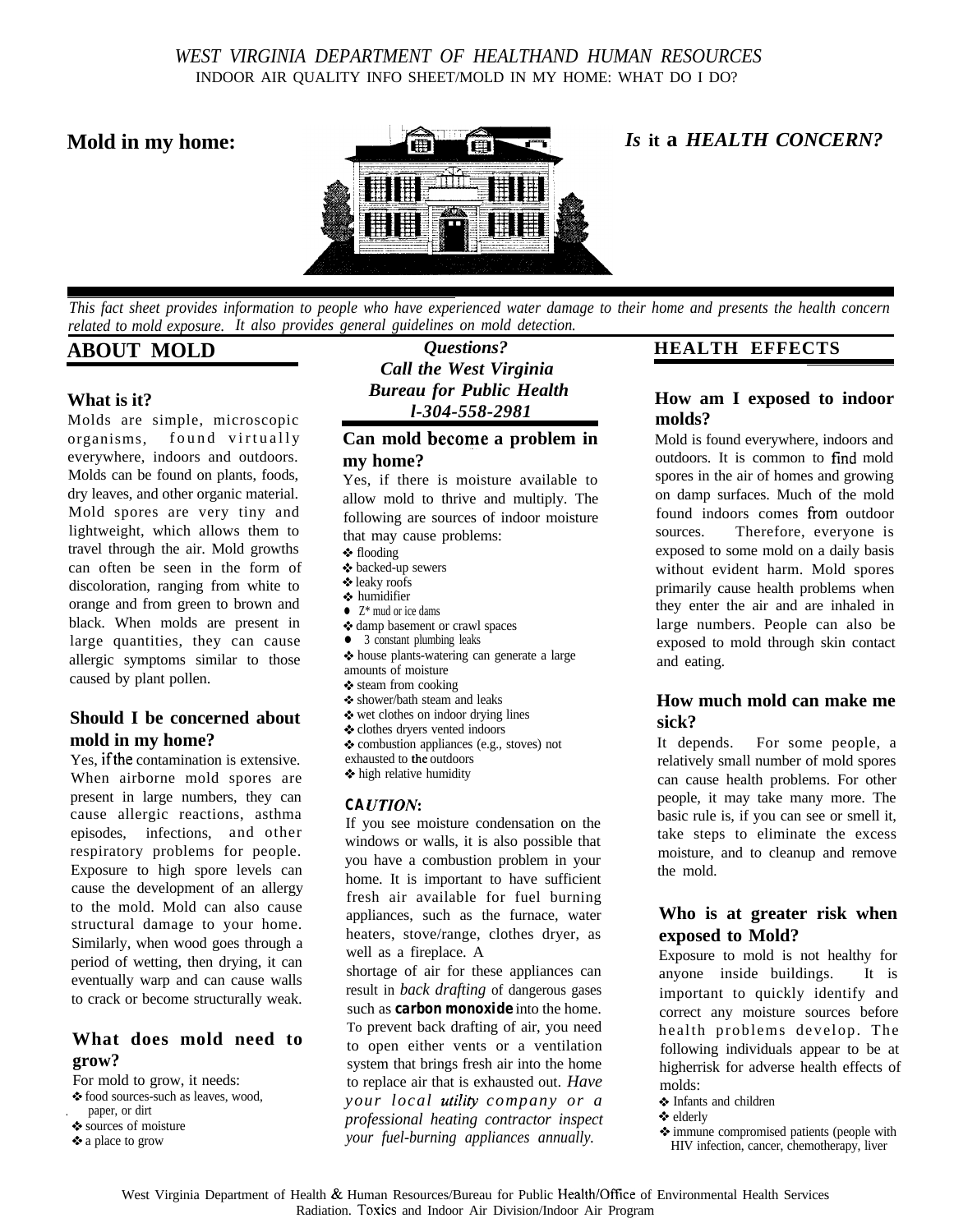### *WEST VIRGINIA DEPARTMENT OF HEALTHAND HUMAN RESOURCES* INDOOR AIR QUALITY INFO SHEET/MOLD IN MY HOME: WHAT **DO I** DO?

disease, etc.)

0 pregnant women  $\bullet$  individuals with existing breathing, and/or respiratory conditions such as allergies, multiple chemical sensitivity, and asthma.

**People with these special concerns should consult a physician if they are having health problems.**

#### **What symptoms are common?**

Allergic reactions may be the most common health problem of mold exposure. Typical symptoms reported (alone or in combination) include:

- $>$  respiratory problems, such as wheezing, and difficulty in breathing
- $\diamond$  nasal and sinus congestion
- \* eyes-burning, watery, reddened, blurry vision, light sensitivity.
- 4. dry, hacking cough
- sore throat
- 3 nose and throat irritation
- 9 skin irritation
- + central nervous system problems (constant headaches, memory problems, and mood changes)
- + aches and pains
- \* possible fever

#### **Are some molds more hazardous than other?**

Yes. Certain types of molds can produce toxins. Molds produce toxins called mycotoxins. Molds are able to produce a number of toxic substances that can inhibit or prevent the growth of other organisms. Mycotoxins are found in both living and dead mold spores. Moldy materials need to be **removed,** not just killed, with cleaning solutions. Allergic and toxic effects can remain in dead spores. Exposure to mycotoxins may present a greater hazard to occupants than that of allergenic or irritative molds. Mycotoxins have been found in agricultural settings, in food, and indoor spaces of homes and office buildings. Health effects observed in humans vary with the specific toxin, the amount of exposure, and the route of exposure.

## **What symptoms will I see?**

**Allergic reactions** may be the most common health problem of mold exposure. Typical symptoms (alone

or in combination) reported by people exposed to mold include:

- . respiratory problems
- . nasal and sinus congestion
- . dry, hacking cough
- . wheezing, and difficulty in breathing
- . sore throat
- . shortness of breath
- . eyes-burning, watery, reddened, blurry vision, light sensitivity
- . skin irritation
	- . central nervous system problems (constant headaches, memory problems, mood changes)

# **Detection of Mold**

## **How can I tell if I have mold in my house?**

If you can see mold or if there is an earthly musty odor, you can assume that you have a mold problem. Allergic individuals will have reactions in areas of mold growth. Possible symptoms of mold exposure include sneezing, coughing, shortness of breath, tightness in the chest, allergic reactions, asthmatic episodes, eye irritation, nose and throat irritation, fever, chills, aches and pains. Look for previous water damage on porous materials. Visible mold growth is often found underneath materials where water has damaged surfaces or behind walls. Look for discoloration and leaching from plaster

#### **Should I test my home for mold?**

*The West Virginia Bureau for Public Health does not recommend testing as the first step to determine fyou have a mold problem.* Mold sampling can be expensive. If you can see or smell mold, you have a moisture and mold problem. The first step is to identify the moisture source and correct it. Then clean, disinfect, and dry the mold area. Airborne mold assessments require sampling equipment not available to the public. Standard assessment methods will vary depending on the type of material sampled. If sampling is done, normally a combination of source samples (carpet dust, discolored

sheetrock) and airborne samples is recommended. Currently, there are no air standards for levels of mold indoors. Outdoor mold levels should always be taken during the same sampling time to compare with indoor air mold levels to provide a baseline for comparison.

*Remember unless the source of moisture is removed and the contaminated area is cleaned and disinfected, mold growth is likefj to reoccur.*

# **Cleanup and Removal of Mold**

# **What can I save? What can I toss?**

In this situation, use your best judgement. If the material absorb water, it is considered porous. Porous materials should **be** thrown out or decontaminated if exposed to long periods of dampness. Materials such as hard plastic, glass and metal can be cleaned and disinfected. (Concerning food items consult your local Health Department)

# **How do I clean and disinfect my home?**

#### **Identify the moisture problem:**

1. Identify and remove the source of moisture. After the moisture source has been corrected, begin the cleanup and drying out process.

2. Remove and throw out porous materials (example: ceiling tiles, sheetrock, plaster, wood products, carpet/carpet pad) and begin drying the area within 24 to 48 hours. Moldcontaminated materials should be bagged and discarded. Remove and replace all sheetrock and insulation damaged by water up to a minimum of 12 inches above the high water mark. You will need to visually inspect to see if you need to remove more than the 12 inches above the high water mark.

#### **Clean surfaces:**

1. You must clean the contaminated area to remove existing mold.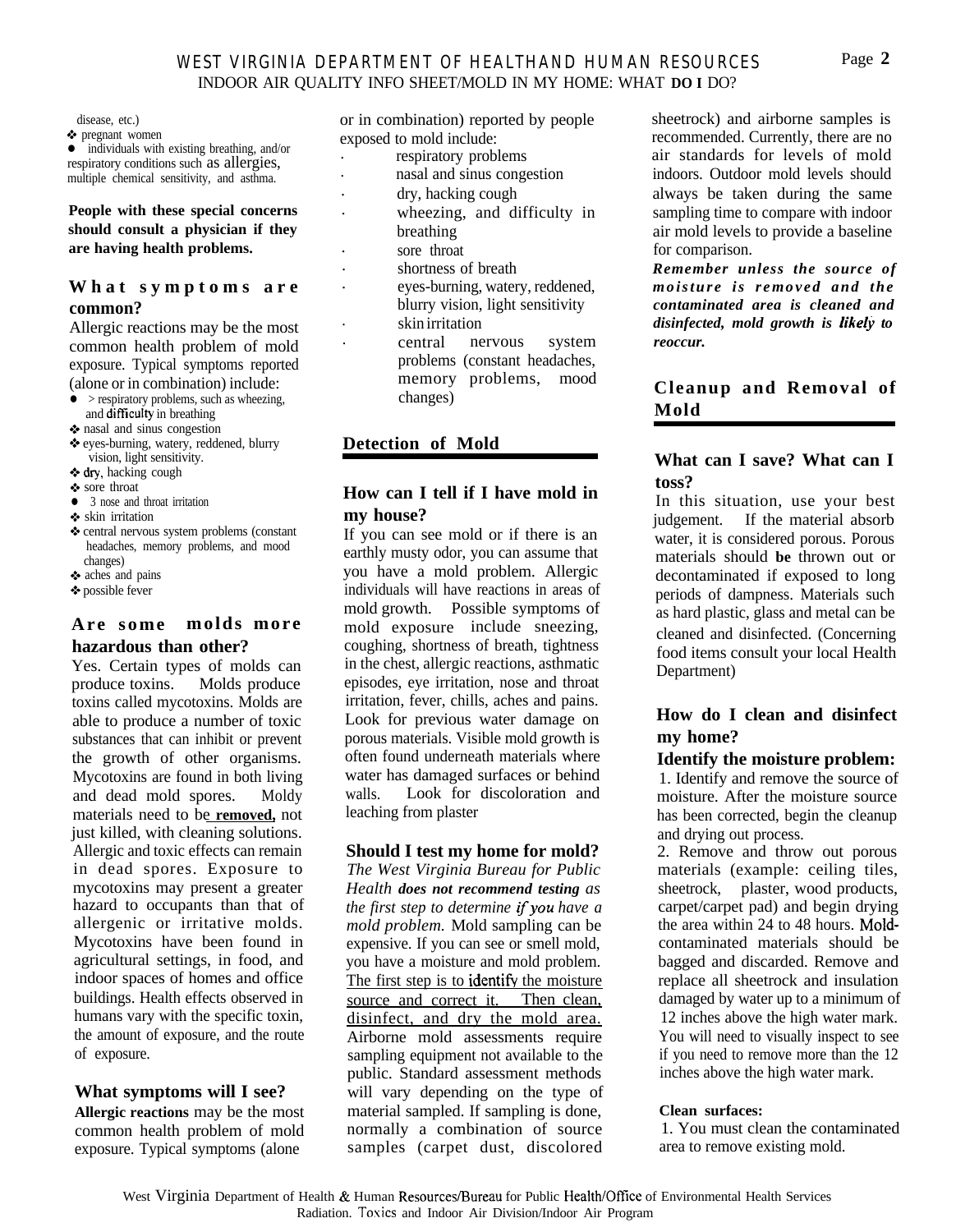2. Use a non-ammonia soap/detergent and hot water or a commercial cleaner.

3. Thoroughly scrub all contaminated surfaces (use a stiff brush to clean block walls) with the soap/detergent. It is best to use an excessive amount of cleaning solution.

4. Rinse clean with water. You can use a wet-dry vacuum to collect excess water.

### **NEVER MIX BLEACH WITH AMMONIA-FUMES ARE TOXIC.**

**YOU SHOULD ALWAYS WEAR EYE PROTECTION & RUBBER GLOVES.**

**IN ADDITION, ALWAYS VENTILATE THE WORKING AREA WELL.**

# **Disinfect surfaces:**

1. After cleaning, apply disinfection solution of household bleach (1/4 cup **bleach per gallon of water)** to the surface. If the mold has already started to grow back, try a stronger solution-l/2 **gallon of bleach in five gallons of water.** Bleach solution should be applied with a handheld garden sprayer. Be sure to thoroughly wet the studs, wall cavities, and floors. Avoid excess run off. Use wet-dry vacuum to collect extra bleach solution. **Allow the bleach solution to dry naturally for a 6 to &hour period.** The bleach solution should not be removed or dried quickly an extended contact time is important.

#### *Bleach can irritate your eyes, nose and throat. Ventilate the work area well.*

#### **Dry surfaces:**

1. Dry out the affected area as quickly as possible, using fans and dehumidifiers. Be patient-allow **six** weeks or **more** for the drying process before installing new building materials (carpeting, paint, sheetrock). Allow inside of walls to dry thoroughly.

# **If I cannot see mold growth, am I finished cleaning?**

Do not assume that if you have cleaned the front side of a moldy surface that the back side is not moldy. Mold often grows under cabinets, inside walls (insulation), in carpet padding, and under vinyl wall coverings. You will have to be on **"MOLD ALERT."** If you have a persistent mold problem, cleaning and disinfecting may have to be repeated using a stronger solution. People have to be especially vigilant and continue to use their eyes and nose for any signs of mold growth. Be particularly careful about those areas where moisture could trigger mold growth.

# **Can cleaning up mold be hazardous to my health?**

Yes. Exposure to mold can occur during the cleaning stage. Mold count in the air is typically 10 to 1,000 times higher than background levels during the cleaning of mold-damaged materials. If this work is not performed by properly trained professionals, then you need to take steps to **protect your health during cleanup.** Consider using the N95 particulate respirator (sometimes referred to as the TC-2 1 C particulate respirator approved by the National Institute of Occupational Safety and Health), **but 'only after consulting and receiving the approval of vour physician.**

1. Wear protective clothing that is easily cleaned or disposable.

2. Use rubber gloves.

3. Try cleaning a small test patch of mold first. If you feel that this adversely affected your health, you should consider hiring a professional contractor.

4. Ask family members and/or bystanders to leave areas when being cleaned.

5. Work over short time spans and rest in a fresh air location.

6. Air your house out well during and after the work.

*CA UTION: Never use a gasoline engine indoors (e.g., pressure washer, generator)-you could expose yourself andfamily to carbon monoxide.*

# **Can Air Duct Systems become Contaminated with Mold?**

Yes. Air duct systems can become contaminated with mold. Duct systems can be constructed of bare metal, sheet metal with an exterior fibrous glass insulation, sheet metal with an internal fibrous glass liner, or be made entirely of fibrous glass. If your home's air duct system has had water damage, first identify the type of air duct construction that you have. Bare sheet metal systems, or sheet metal with exterior fibrous glass insulation, can be cleaned and disinfected.

If your system has sheet metal with an internal fibrous glass liner, or are made entirely of fibrous glass, the ductwork normally will need to be removed and discarded. Ductwork in difficult locations may have to be abandoned. If you have other questions, contact an air duct cleaning professional or licensed contractor.

# **After I have cleaned everything as thoroughly as possible, can I still have mold odors?**

Yes. It is possible that odors may persist. Continue to dry out the area and search for any hidden areas of mold. If the area continues to smell musty, you may have to re-clean the area again (follow the cleaning steps given in this sheet). Continue to dry and ventilate the area. Don't replace flooring or begin rebuilding until the area has dried completely.

# **How can further damage to my home be prevented?**

Check regularly for the following:

- 1. Moisture condensation on windows
- 2. Cracking of plasterboard
- 3. Drywall tape loosening
- 4. Wood warping
- 5. Musty smell

If your see any of the above, seek out and take steps to eliminate the source of water penetration as quickly as possible.